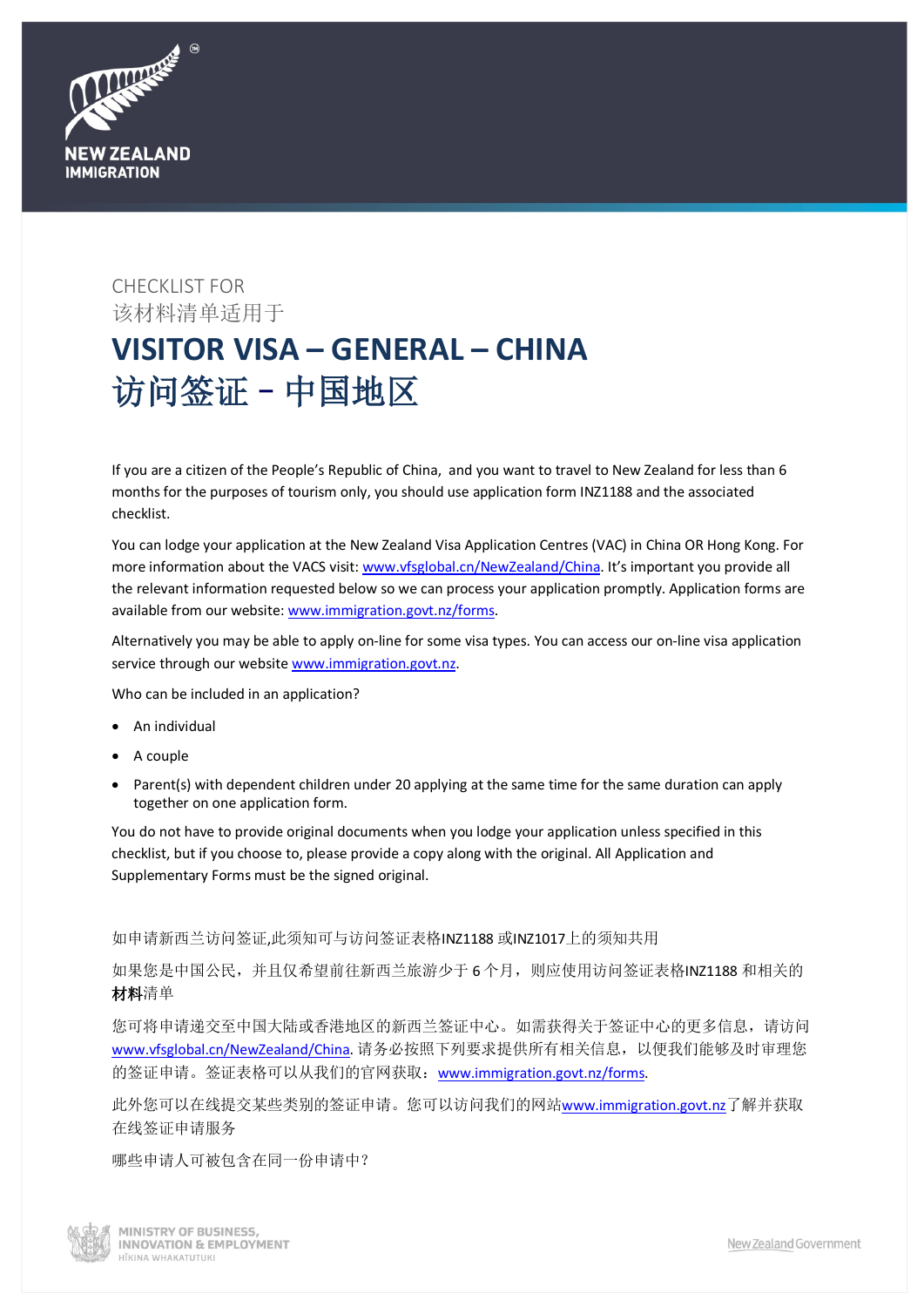

- 单个申请人
- 夫妻
- 父母偕同20岁以下未成年子女,相同时间出行。

除非以下清单明确要求提供原件,在递交申请时您可以选择不提供申请材料的原件。 如果您选择提供 原件,请同时提供原件和复印件。在提交申请材料时,所有申请表格和补充表格必须填完后签名并以原 件的形式提交。

|              | A fully completed Visitor visa application form (INZ 1017)                                                                                                                                                                              |  |  |
|--------------|-----------------------------------------------------------------------------------------------------------------------------------------------------------------------------------------------------------------------------------------|--|--|
|              | 填写完整的访问申请表一INZ1017                                                                                                                                                                                                                      |  |  |
| $\mathsf{L}$ | Supplementary Form for Chinese Visitors, Students and Workers                                                                                                                                                                           |  |  |
|              | Supplementary Form for Chinese Visitors, Students and Workers (INZ 1027)<br>(CHINESE NATIONALS AND PEOPLE BORN IN CHINA ONLY)                                                                                                           |  |  |
|              | 补充申请表, 仅适用于中国公民以及在中国出生的申请人的访问、学生及工作申请(INZ1027)                                                                                                                                                                                          |  |  |
| П            | Supplementary Form for Hong Kong and Macau Visitors, Workers and Students (INZ 1220)<br>(HOLDERS OF HKSAR AND HKBNO PASSPORTS, HOLDERS OF HONG KONG DOCUMENTS OF IDENTITY and<br>HOLDERS of MACAU SAR PASSPORTS and TRAVEL PERMIT ONLY) |  |  |
|              | 補充表適用於香港及澳門居民的訪問、學生及工作申請(INZ 1220)僅香港特別行政區,香港英國國<br>民海外護照持有人,香港簽證身份書持有人,澳門特別行政區護照及旅行證持有人)                                                                                                                                               |  |  |
| П            | Current Passports (original) for every person included in the application                                                                                                                                                               |  |  |
|              | 所有申请人必须提供有效护照原件                                                                                                                                                                                                                         |  |  |
| П            | A copy of the identity pages of the passports of every person included in the application                                                                                                                                               |  |  |
|              | 申请中包括的所有申请人的护照个人资料页复印件                                                                                                                                                                                                                  |  |  |
| П            | Application fee                                                                                                                                                                                                                         |  |  |
|              | More information about fees can be found on the office and fees finder.                                                                                                                                                                 |  |  |
|              | 申请费用。                                                                                                                                                                                                                                   |  |  |
|              | 更多申请费用信息, 请参阅office and fees finder                                                                                                                                                                                                     |  |  |
| П            | Two recent passport-sized color photographs, (must be less than 6 months old) of each person included<br>in the application (any background)                                                                                            |  |  |
|              | 包含在此申请中的每位申请人的近期护照照片两张(必须是六个月以内的)                                                                                                                                                                                                       |  |  |
| П            | Copies of Chinese identity cards of every person included in the application                                                                                                                                                            |  |  |
|              | 所有申请人必须提供中国身份证副本                                                                                                                                                                                                                        |  |  |
| $\mathsf{L}$ | Copy of Hong Kong/Macau identity card (HK AND MACAU RESIDENTS ONLY)                                                                                                                                                                     |  |  |
|              | 香港/澳门身份证复印件(仅适用于香港和澳门居民)                                                                                                                                                                                                                |  |  |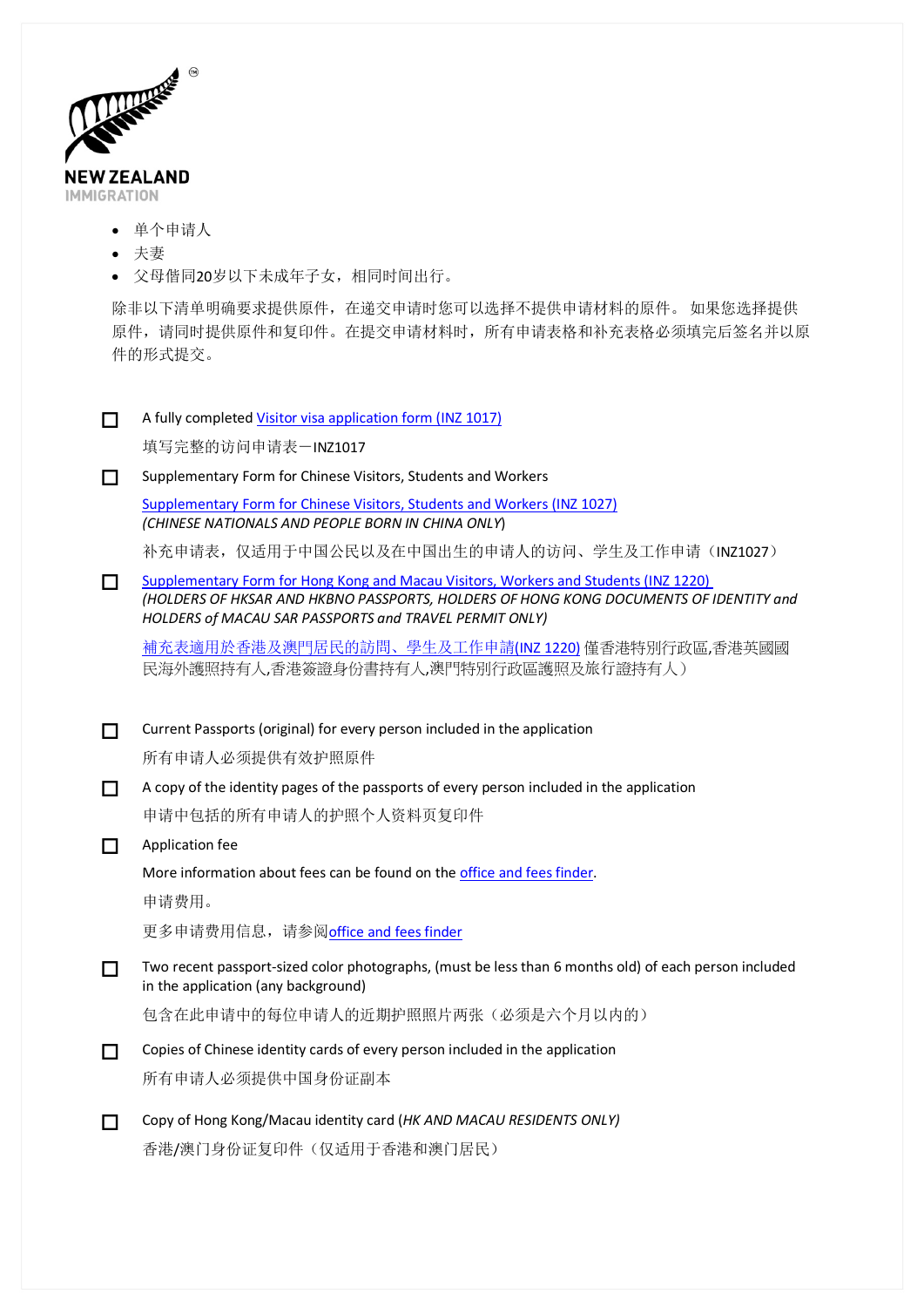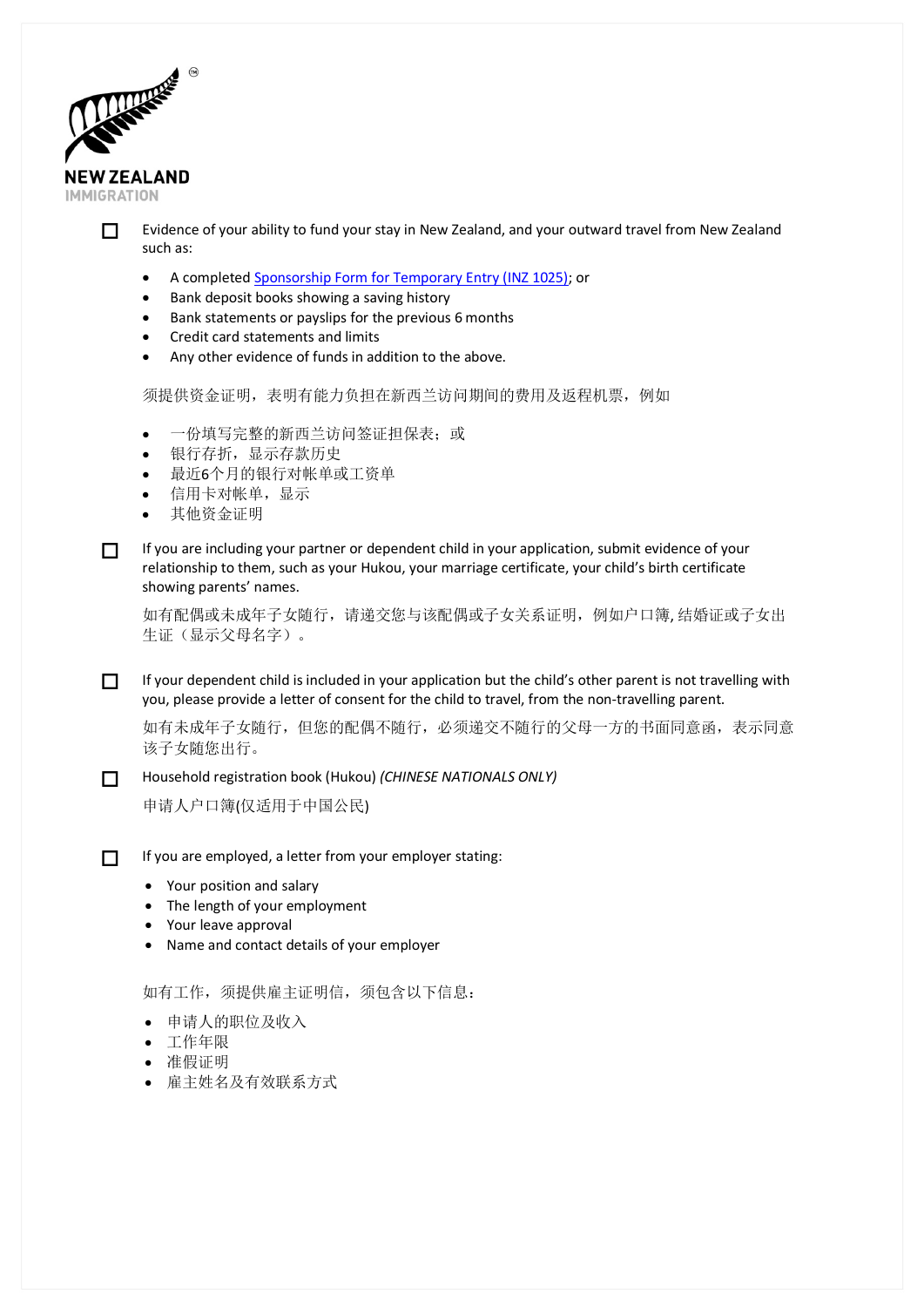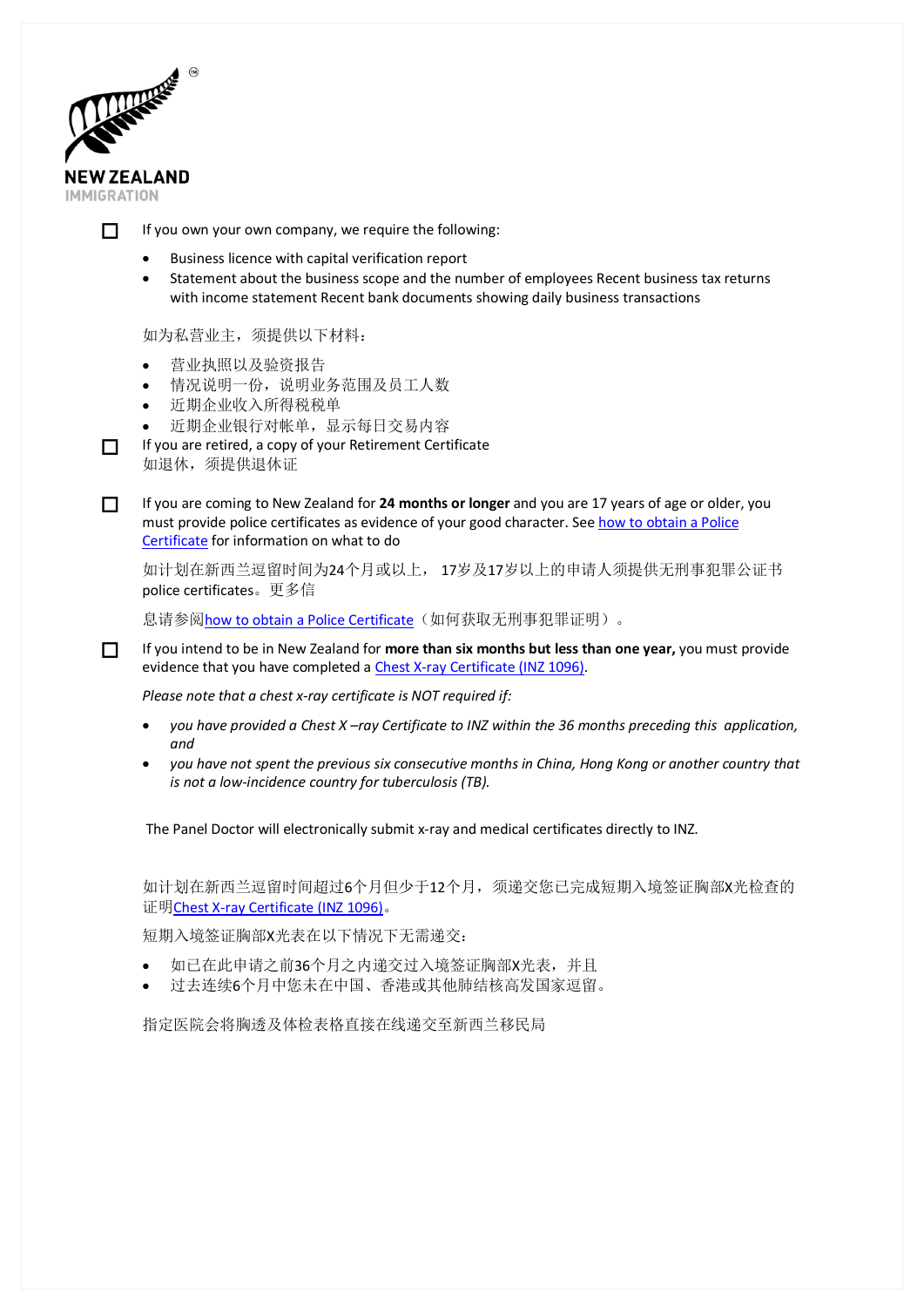

 If you intend to be in New Zealand for **more than one year,** you must provide evidence that you have completed:

- [a General Medical Certificate](https://www.immigration.govt.nz/documents/forms-and-guides/inz1007.pdf) (INZ 1007) unless you have provided a Medical Certificate to INZ within the 36 months preceding your application, and
- a [Chest X-ray Certificate \(INZ 1096\).](https://www.immigration.govt.nz/documents/forms-and-guides/inz1096.pdf)
- *Please note that a chest x-ray certificate is NOT required if:*
- *you have provided a Chest X –ray Certificate to INZ within the 36 months preceding this application, and*
- *you have not spent the previous six consecutive months in China, Hong Kong or another country that is not a low-incidence country for tuberculosis (TB).*

Certificates must be less than 3 months old when the application is submitted.

**Note:** All medical certificates must be completed by an INZ appointed panel doctor: [www.immigration.govt.nz/paneldoctors](http://www.immigration.govt.nz/paneldoctors)

The Panel Doctor will electronically submit x-ray and medical certificates directly to INZ.

如计划在新西兰逗留时间超过1年,须递交

- 您已完成普通体格检查表 [General Medical Certificate](https://www.immigration.govt.nz/documents/forms-and-guides/inz1007.pdf) (INZ1007)的证明, 除非您已在此申请之前 36个月之内递交过体格检查表,并且
- 完整的短期入境签证胸部X光表[Chest X-ray Certificate \(INZ 1096\)](https://www.immigration.govt.nz/documents/forms-and-guides/inz1096.pdf)。
- 短期入境签证胸部X光表在以下情况下无需递交:
- 如已在此申请之前36个月之内递交过入境签证胸部X光表,并且
- 过去连续6个月中您未在中国、香港或其他肺结核高发国家逗留。

体格检查表须在此申请递交前3个月内完成。

备注:所有体检须由新西兰移民局指定医院完成,请参阅: [www.immigration.govt.nz/paneldoctors](http://www.immigration.govt.nz/paneldoctors)

指定医院会将胸透及体检表格直接在线递交至新西兰移民局

 $\Box$  If you are intending to do a short course of study in New Zealand you should provide:

- Offer of place and receipt of payment either original or direct fax/email confirmation to Immigration New Zealand from the New Zealand educational provider
- A guarantee of accommodation from either the educational provider, or evidence from people who prepare and are able to provide the accommodation.

如打算在新西兰学习短期课程,需提供:

- 录取信和付费收据, 原件或由新西兰教育机构直接传真/电邮至新西兰移民局
- 教育机构出具的住宿担保,或有能力及意愿提供住宿的担保人出具的证明

Immigration New Zealand reserves the right to request additional information in the course of assessing an application and to retain information and documents on file.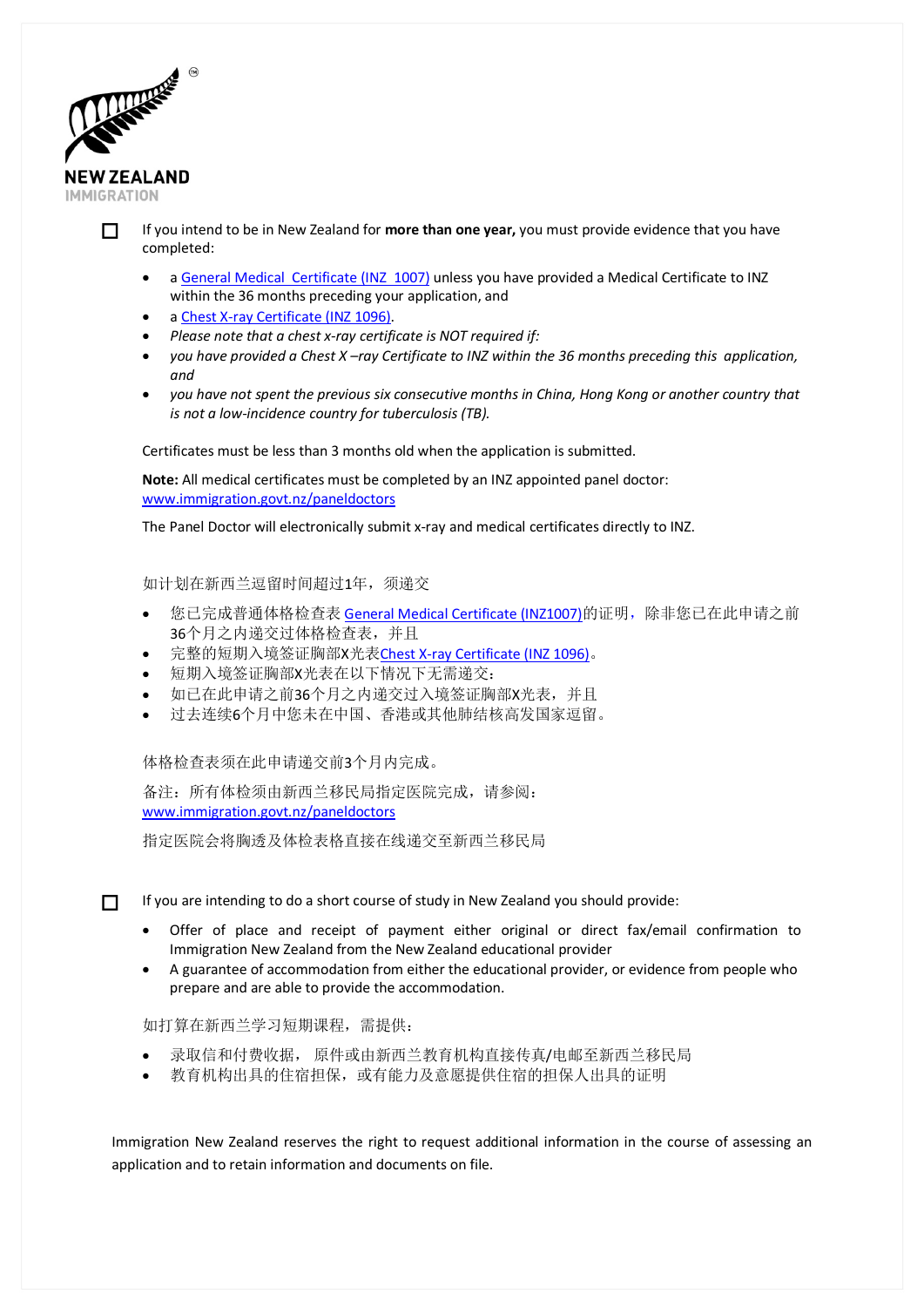

**Note:** Failure to submit all the necessary documents listed above may result in your application being refused, or a delay in processing if INZ requires further documents.

新西兰移民局有权在审理申请过程中要求申请人提交补充材料,并保留申请人提交的信息及材料。

备注:未能提交所有上述所需文件可能导致您的签证申请被拒绝。如果新西兰移民局要求提供补充资料 ,将会延长您的签证申请的审理时间